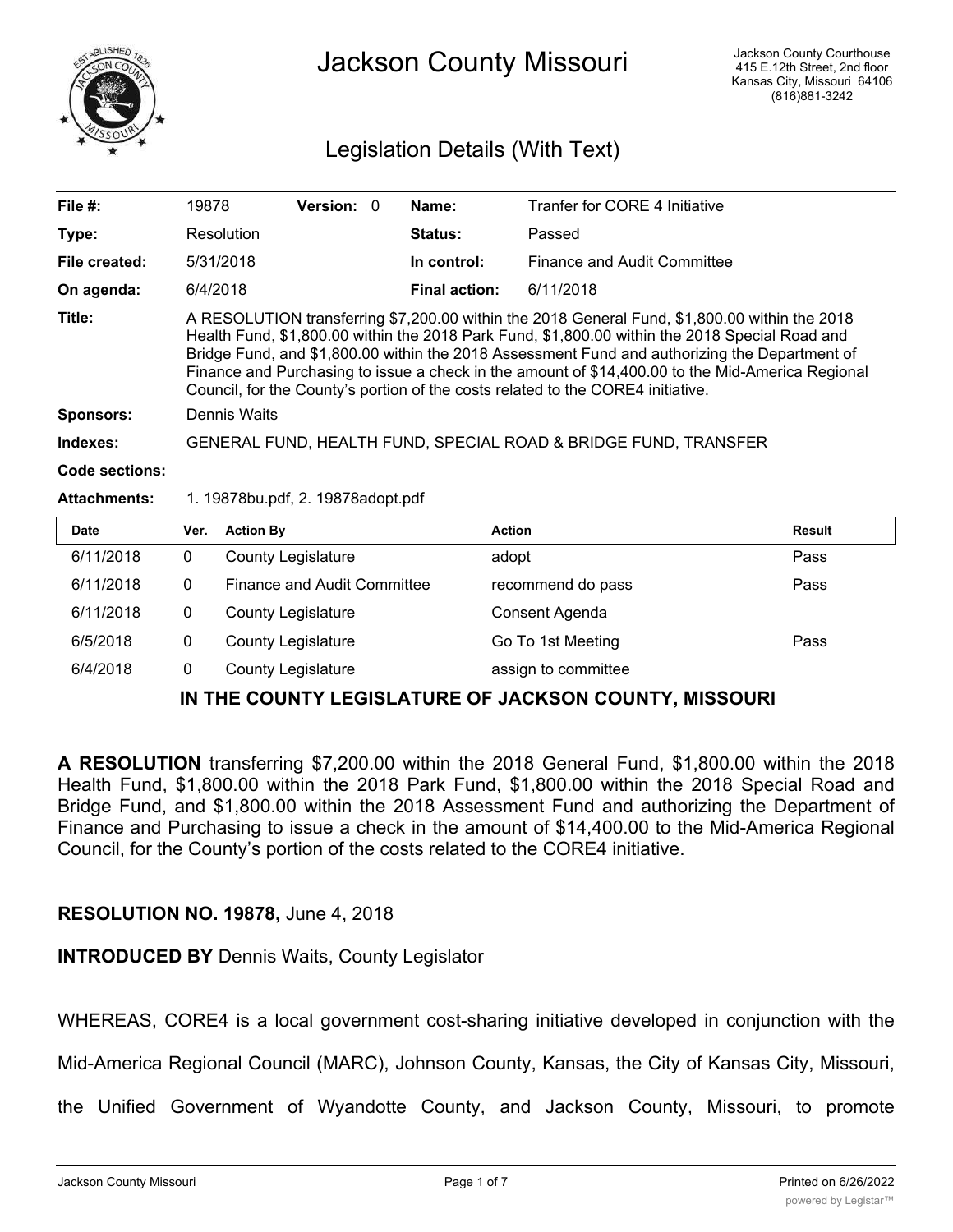opportunities in the Kansas City Metropolitan Region; and,

WHEREAS, each of the jurisdictions participating in the CORE4 initiative is responsible for a portion of the costs to provide staff support, project management, event logistics, and coordination of the sub -committee activities related to CORE4; and,

WHEREAS, MARC has submitted an invoice in the amount of \$14,400.00, to cover the County's portion of these costs, equal to 24 percent of the total annual expense; and,

WHEREAS, continued participation by the County in the CORE4 initiative is in the best interest of the health, safety, and welfare of the citizens of Jackson County; and,

WHEREAS, by Ordinance 5062, dated December 6, 2017, the Legislature did establish certain Reserve Accounts for certain budget lines within the 2018 County budget; and,

WHEREAS, certain funds appropriated in such Reserve Accounts within the 2018 General Fund, Health Fund, Park Fund, Special Road and Bridge Fund, and Assessment Fund are needed to cover the costs related to the MARC CORE4 Initiative; and,

WHEREAS, there are numerous disputes between the County Executive and the Legislature regarding the validity of Ordinance 5062, relating to its construction and interpretation, and multiple related issues; and,

WHEREAS, the Chief Administrative Officer has recommended the adoption of this Resolution,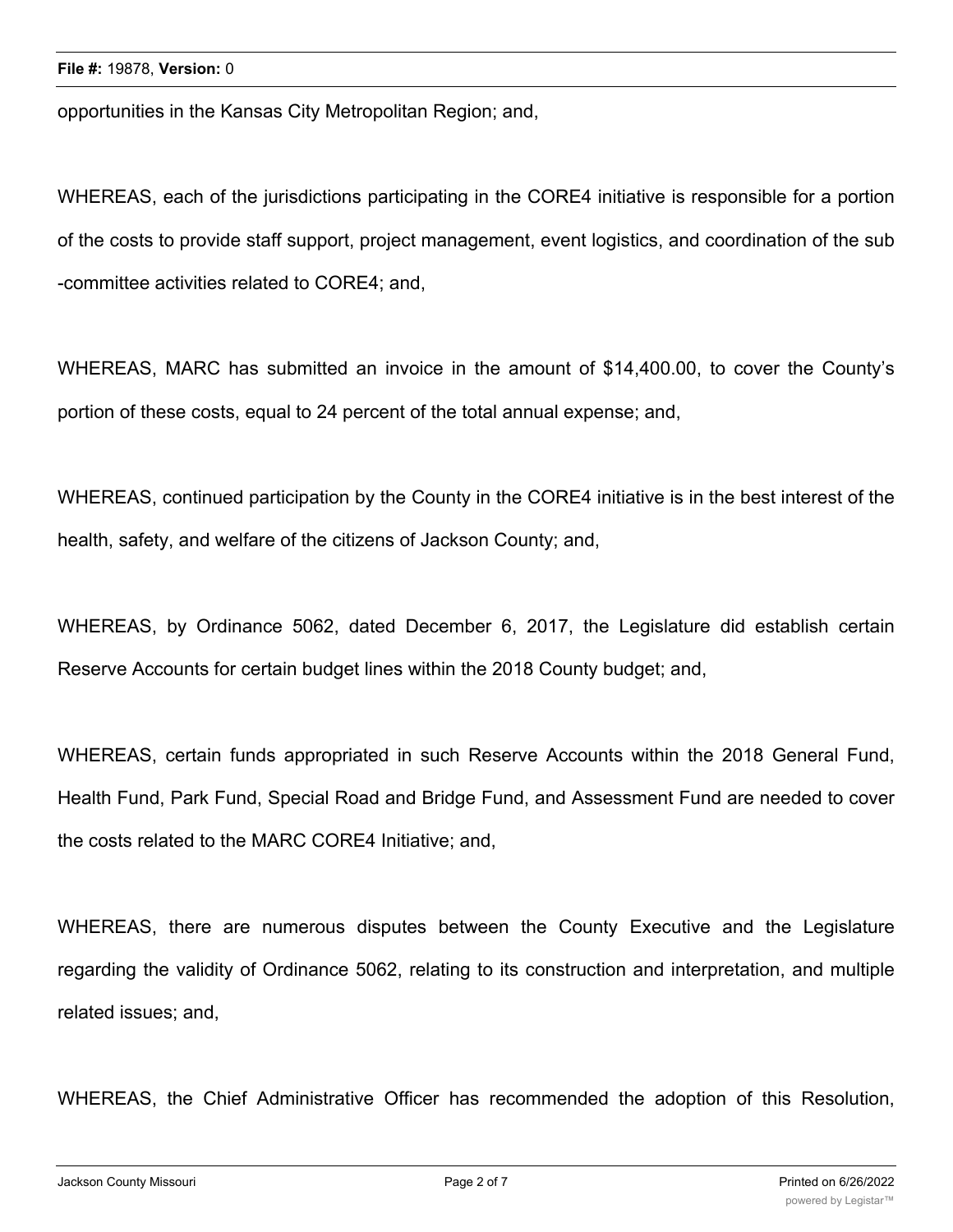without waiving any previous position taken in reliance upon the memorandum of the County Counselor dated December 22, 2017, regarding Ordinance 5062, and without waiving any position taken in reliance upon other legal memorandums provided by the Office of the County Counselor; and,

WHEREAS, the Legislature recognizes that funds identified as Reserve Funds in the adopted 2018 budget within the General Fund, Health Fund, Park Fund, Special Road and Bridge Fund, and Assessment Fund are required to be designated for use by the Department of Finance and Purchasing for costs related to the CORE4 initiative; and,

WHEREAS, the Chief Administrative Officer has requested that the funds identified in this Resolution be made available for such use by the Department of Finance and Purchasing within the 2018 budget; and,

WHEREAS the Legislature agrees that funds described in this Resolution should be made available for such use by posting to certain budget line items in various non-departmental budgets or otherwise for calendar year 2018 by the Finance and Purchasing Department; now therefore,

BE IT RESOLVED by the County Legislature of Jackson County, Missouri, that the following transfers or equivalent documentation/identification, to accomplish posting of the funds in County's budget management system so that the funds are available for immediate use and expenditure within the 2018 budget, be and hereby are authorized:

# **DEPARTMENT/DIVISION CHARACTER/DESCRIPTION FROM TO**

| General Fund |                           |         |  |
|--------------|---------------------------|---------|--|
| Reserve      |                           |         |  |
| 001-8006     | 56835 - Reserve Operating | \$7,200 |  |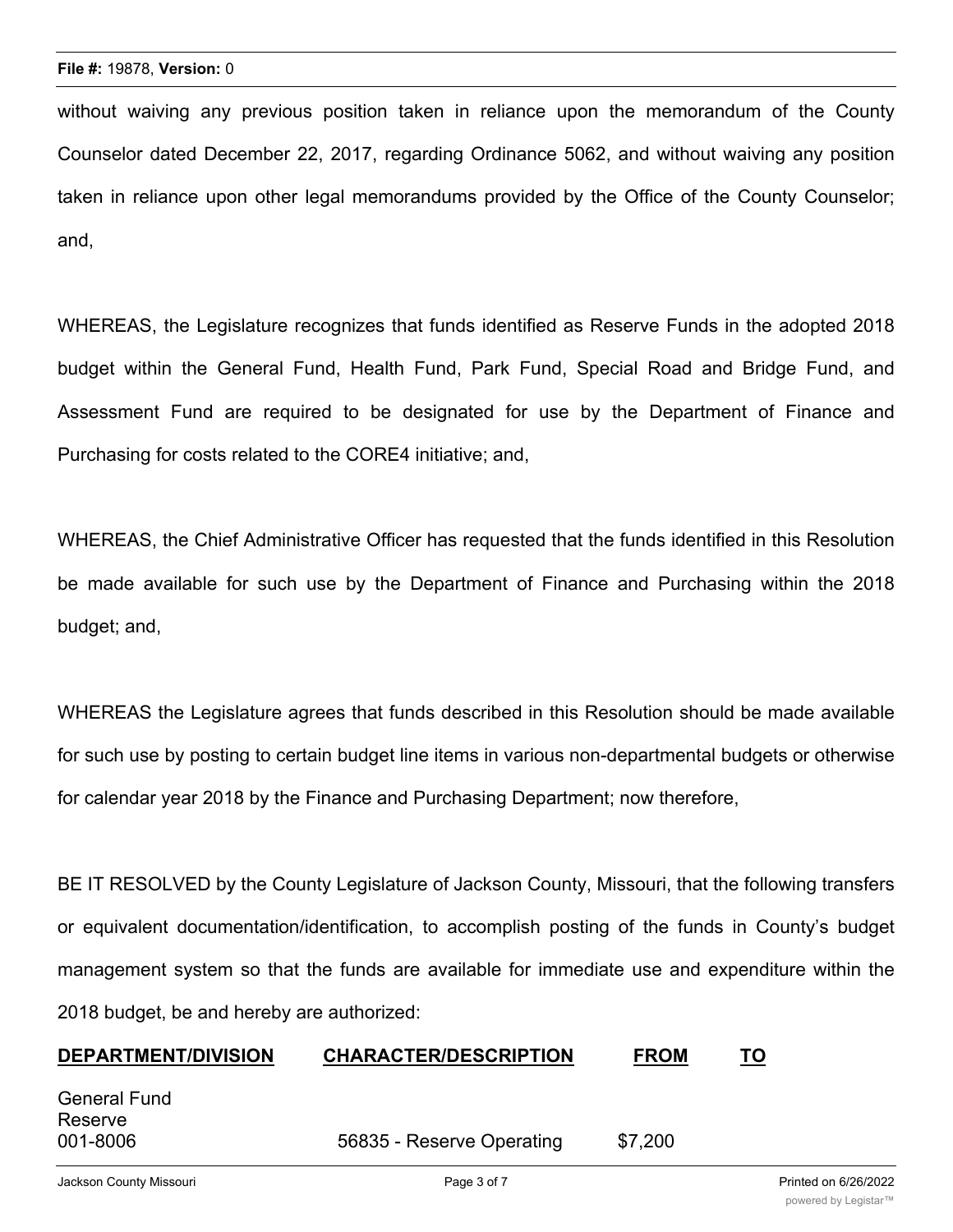#### **File #:** 19878, **Version:** 0

| Non-Departmental<br>001-5101                                              | 56080- Other Professional Sycs                             |         | \$7,200 |
|---------------------------------------------------------------------------|------------------------------------------------------------|---------|---------|
| <b>Health Fund</b><br>Reserve<br>002-8006<br>Non-Departmental<br>002-5102 | 56835- Reserve Operating<br>56080- Other Professional Svcs | \$1,800 | \$1,800 |

| Park Fund<br>Reserve                 |                                |         |         |
|--------------------------------------|--------------------------------|---------|---------|
| 003-8006                             | 56835- Reserve Operating       | \$1,800 |         |
| Non-Departmental<br>003-5103         | 56080- Other Professional Sycs |         | \$1,800 |
| Special Road& Bridge Fund<br>Reserve |                                |         |         |
| 004-8006                             | 56835- Reserve Operating       | \$1,800 |         |
| Non-Departmental<br>004-5104         | 56080- Other Professional Sycs |         | \$1,800 |
| <b>Assessment Fund</b><br>Reserve    |                                |         |         |
| 045-8006                             | 56835- Reserve Operating       | \$1,800 |         |
| Non-Departmental<br>045-4500         | 56080- Other Professional Sycs |         | \$1,800 |

..Enacted and Approved Effective Date: This Resolution shall be effective immediately upon its passage by a majority of the Legislature.

\_\_\_\_\_\_\_\_\_\_\_\_\_\_\_\_\_\_\_\_\_\_\_\_\_\_\_\_\_\_\_ \_\_\_\_\_\_\_\_\_\_\_\_\_\_\_\_\_\_\_\_\_\_\_\_\_\_\_\_\_\_\_\_

APPROVED AS TO FORM:

**Chief Deputy County Counselor** County Counselor

Certificate of Passage

I hereby certify that the attached resolution, Resolution No. 19878 of June 4, 2018, was duly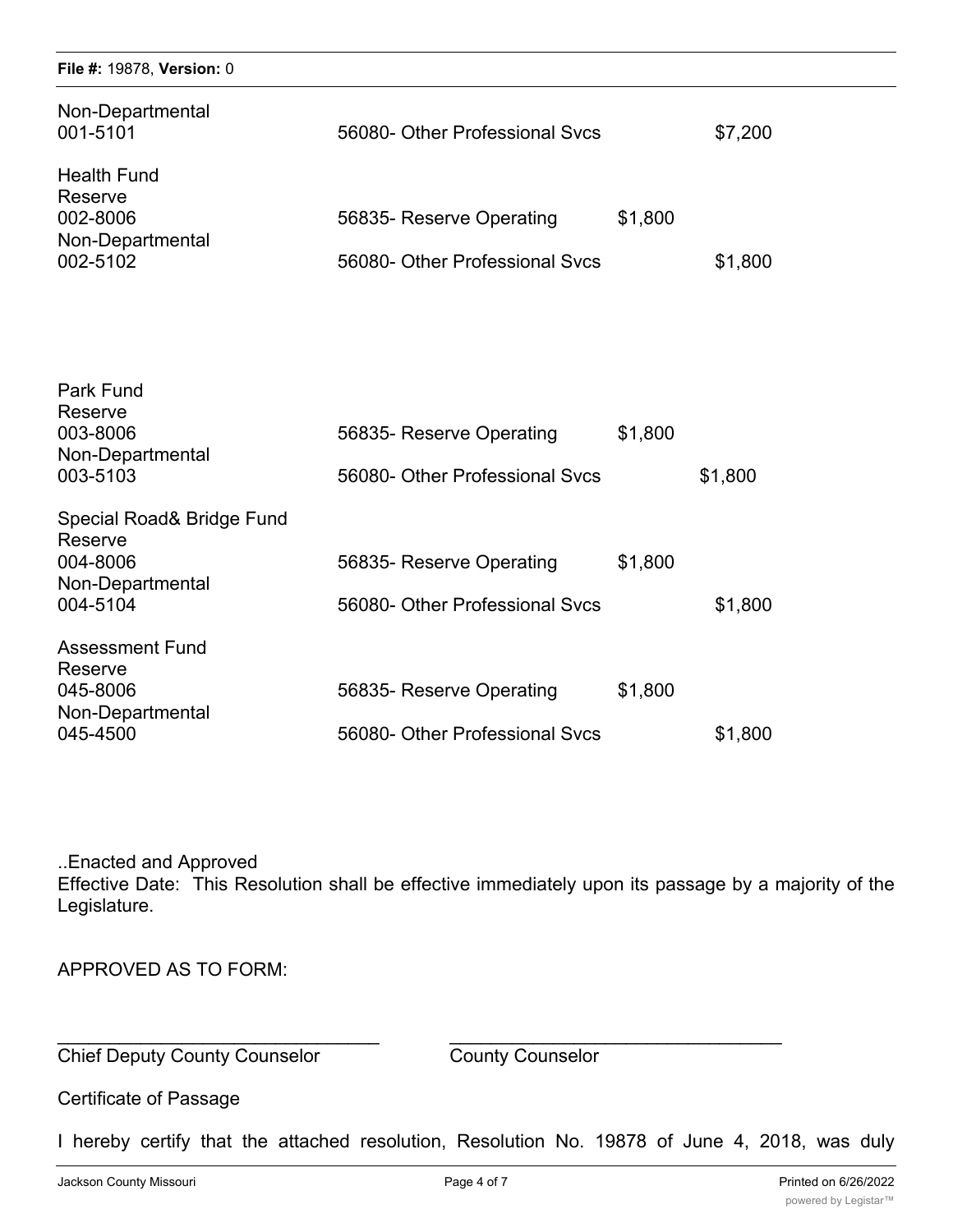|  |  | <b>File #: 19878, Version: 0</b> |
|--|--|----------------------------------|
|--|--|----------------------------------|

passed on June 11, 2018 by the Jackson County Legislature. The votes thereon were as follows:

| Yeas                                                                                      | 9                                                                                            | $\overline{0}$                      | <b>Nays</b>                                                                                                                                                                                              |
|-------------------------------------------------------------------------------------------|----------------------------------------------------------------------------------------------|-------------------------------------|----------------------------------------------------------------------------------------------------------------------------------------------------------------------------------------------------------|
| Abstaining                                                                                | 0                                                                                            | 0                                   | Absent                                                                                                                                                                                                   |
| Date                                                                                      |                                                                                              | Mary Jo Spino, Clerk of Legislature |                                                                                                                                                                                                          |
| available for immediate use and expenditure are available in the sources indicated below. |                                                                                              |                                     | Funds sufficient for the above-described transfer or equivalent documentation and/or identification to<br>accomplish posting of the funds in the County's budget management system so that the funds are |
| <b>ACCOUNT NUMBER:</b><br><b>ACCOUNT TITLE:</b>                                           | 001<br>8006 56835<br><b>General Fund</b>                                                     | Reserve                             |                                                                                                                                                                                                          |
| NOT TO EXCEED:                                                                            | <b>Reserve Operating</b><br>\$7,200.00                                                       |                                     |                                                                                                                                                                                                          |
| <b>ACCOUNT NUMBER:</b><br><b>ACCOUNT TITLE:</b><br>NOT TO EXCEED:                         | 002<br>8006 56835<br><b>Health Fund</b><br>Reserve<br><b>Reserve Operating</b><br>\$1,800.00 |                                     |                                                                                                                                                                                                          |
| <b>ACCOUNT NUMBER:</b><br><b>ACCOUNT TITLE:</b>                                           | 003<br>8006 56835<br><b>Park Fund</b><br>Reserve<br><b>Reserve Operating</b>                 |                                     |                                                                                                                                                                                                          |
| <b>NOT TO EXCEED:</b>                                                                     | \$1,800.00                                                                                   |                                     |                                                                                                                                                                                                          |
| <b>ACCOUNT NUMBER:</b><br><b>ACCOUNT TITLE:</b>                                           | 8006 56835<br>004<br>Reserve<br><b>Reserve Operating</b>                                     | <b>Special Road and Bridge Fund</b> |                                                                                                                                                                                                          |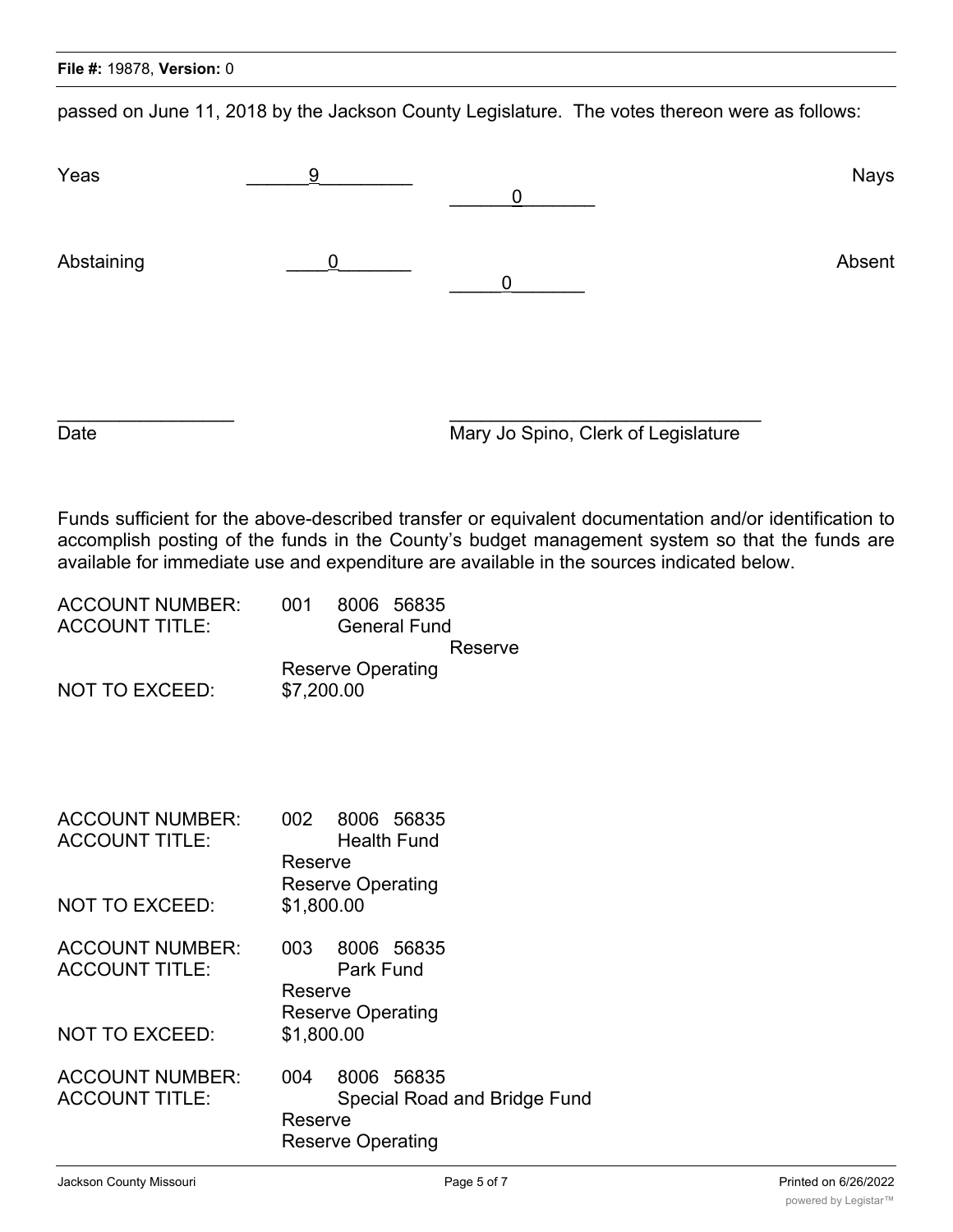**File #:** 19878, **Version:** 0

| <b>NOT TO EXCEED:</b>                           | \$1,800.00                                        |  |  |
|-------------------------------------------------|---------------------------------------------------|--|--|
| <b>ACCOUNT NUMBER:</b><br><b>ACCOUNT TITLE:</b> | 8006 56835<br>045<br><b>Assessment Fund</b>       |  |  |
| <b>NOT TO EXCEED:</b>                           | Reserve<br><b>Reserve Operating</b><br>\$1,800.00 |  |  |

There is a balance otherwise unencumbered to the credit of the appropriation to which the expenditure is chargeable and there is a cash balance otherwise unencumbered in the treasury to the credit of the fund from which payment is to be made each sufficient to provide for the obligation herein authorized.

| <b>ACCOUNT NUMBER:</b><br><b>ACCOUNT TITLE:</b> | 5101 56080<br>001<br><b>General Fund</b>                                                       |
|-------------------------------------------------|------------------------------------------------------------------------------------------------|
|                                                 | Non-Departmental<br><b>Other Professional Services</b>                                         |
| <b>NOT TO EXCEED:</b>                           | \$7,200.00                                                                                     |
| <b>ACCOUNT NUMBER:</b><br><b>ACCOUNT TITLE:</b> | 002 5102 56080<br><b>Health Fund</b><br>Non-Departmental<br><b>Other Professional Services</b> |
| <b>NOT TO EXCEED:</b>                           | \$1,800.00                                                                                     |

| <b>ACCOUNT NUMBER:</b><br><b>ACCOUNT TITLE:</b><br>NOT TO EXCEED:        | 003 5103 56080<br>Park Fund<br>Non-Departmental<br><b>Other Professional Services</b><br>\$1,800.00                       |
|--------------------------------------------------------------------------|---------------------------------------------------------------------------------------------------------------------------|
| <b>ACCOUNT NUMBER:</b><br><b>ACCOUNT TITLE:</b><br><b>NOT TO EXCEED:</b> | 5104 56080<br>004<br>Special Road and Bridge Fund<br>Non-Departmental<br><b>Other Professional Services</b><br>\$1,800.00 |
| <b>ACCOUNT NUMBER:</b><br><b>ACCOUNT TITLE:</b><br>NOT TO EXCEED:        | 4500 56080<br>045<br><b>Assessment Fund</b><br>Non-Departmental<br><b>Other Professional Services</b><br>\$1,800.00       |